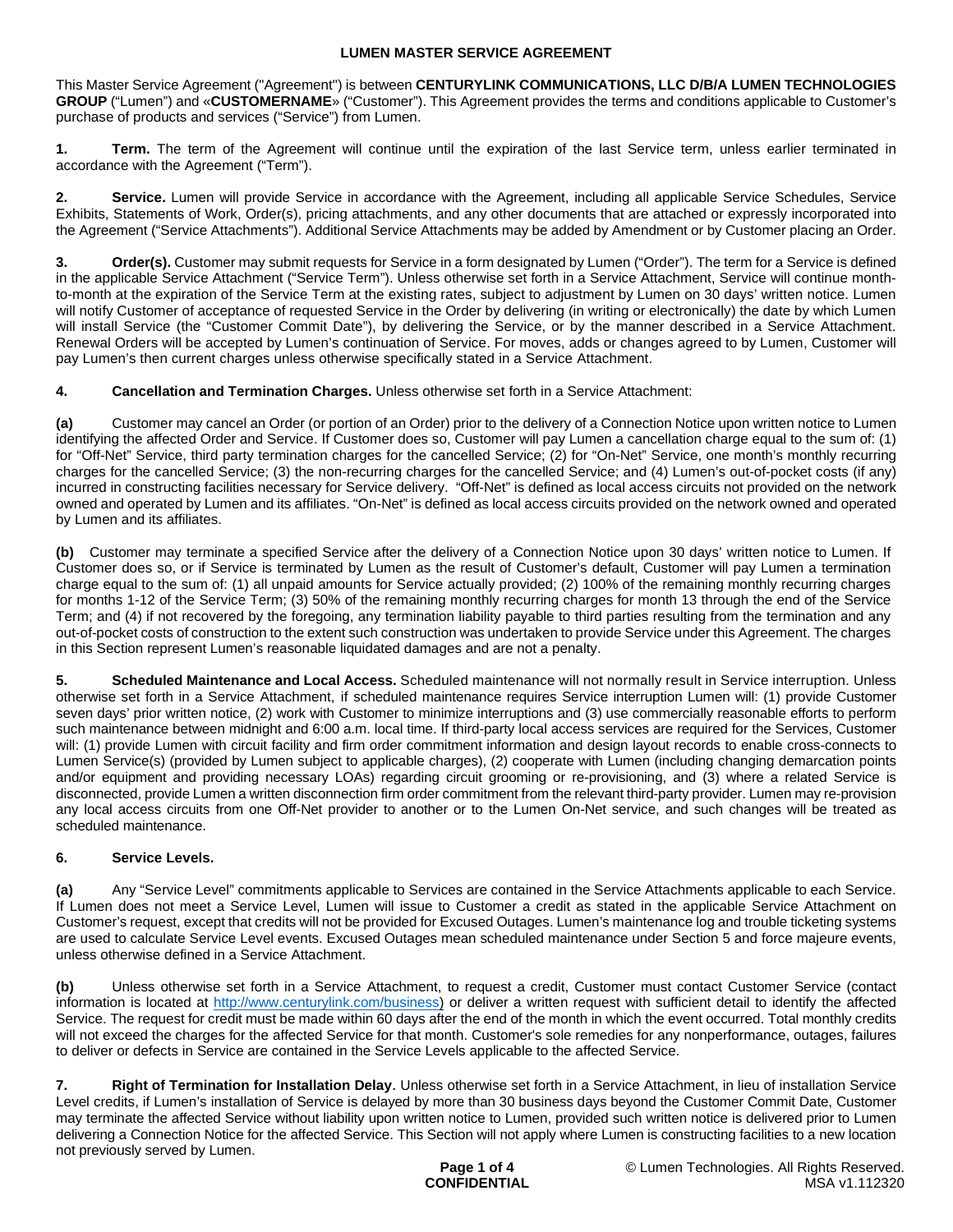**8. Default.** If (a) Customer fails to make any payment when due and such failure continues for five business days after Lumen's written notice, or (b) either party fails to observe or perform any other material term of this Agreement and such failure continues for 30 days after the other party's written notice, then the non-defaulting party may: (i) terminate this Agreement and/or any Order, in whole or in part, and/or (ii) subject to Sections 9.1 (Damages Limitations) and 6 (Service Levels), pursue any remedies it may have at law or in equity.

# **9. Liabilities and Disclaimers.**

**9.1 Damages Limitations.** Neither party will be liable for any damages for lost profits, lost revenues, loss of goodwill, loss of anticipated savings, loss of data or cost of purchasing replacement services, or any indirect, incidental, special, consequential, exemplary or punitive damages arising out of the performance or failure to perform under this Agreement or any Order.

**9.2 Disclaimer of Warranties.** LUMEN MAKES NO WARRANTIES OR REPRESENTATIONS, EXPRESS OR IMPLIED, EITHER IN FACT OR BY OPERATION OF LAW, STATUTORY OR OTHERWISE, INCLUDING WARRANTIES OF MERCHANTABILITY OR FITNESS FOR A PARTICULAR USE, EXCEPT THOSE EXPRESSLY SET FORTH IN THIS AGREEMENT OR ANY APPLICABLE SERVICE ATTACHMENT.

## **10. Billing and Payment.**

**10.1 Commencement of Billing.** Unless otherwise set forth in a Service Attachment, Lumen will deliver written or electronic notice (a "Connection Notice") to Customer when Service is installed, at which time billing will commence ("Service Commencement Date"). If Customer notifies Lumen within three days after delivery of the Connection Notice that Service is not functioning properly, Lumen will correct any deficiencies and, upon Customer's request, credit Customer's account in the amount of 1/30 of the applicable monthly recurring charge (MRC) for each day the Service did not function properly. If Lumen cannot complete installation due to Customer delay or inaction, Lumen may begin charging Customer for the Service, and Customer will pay such charges.

**10.2 Payment of Invoices and Disputes.** Unless otherwise set forth in a Service Attachment, Invoices are delivered or made available monthly and due 30 days after the invoice date. Fixed charges are billed in advance and usage-based charges are billed in arrears. Customer's payments to Lumen must be made via an ACH transfer or any Lumen approved payment portal (e.g., Control Center) in the currency stated on the invoice. Lumen may charge administrative fees where Customer's payment and invoice preferences deviate from Lumen's standard practices. Past due amounts bear interest at 1.5% per month or the highest rate allowed by law (whichever is less). Lumen may charge Customer reasonable attorneys' fees and any third-party collection costs Lumen incurs in collecting such amounts. Customer is responsible for all charges regarding the Service, even if incurred as the result of unauthorized use. If Customer reasonably disputes an invoice, Customer must pay the undisputed amount and submit written notice of the disputed amount (with details of the nature of the dispute and the Services and invoice(s) disputed). Disputes must be submitted in writing within 90 days from the date of the invoice. If Lumen determines in good faith that a disputed charge was billed correctly, Customer must pay such amounts within 10 days after Lumen provides notice of such determination. Customer may not offset disputed amounts from one invoice against payments due on the same or another account.

**10.3 Taxes and Fees.** Customer is responsible for all taxes and fees arising in any jurisdiction imposed on Customer, Lumen, or a Lumen affiliate incident to the provision, sale or use of Service. This includes value added, consumption, sales, use, gross receipts, withholding, excise, ad valorem, franchise or other taxes, fees, duties or surcharges (e.g., regulatory and 911 surcharges), along with similar charges stated in a Service Attachment (collectively "Taxes and Fees"). This does not include taxes based on Lumen's net income. Some Taxes and Fees, and costs of administering them, are recovered through a percentage surcharge(s) on the charges for Service. If Customer is required by law to make any deduction or withholding of withholding Taxes from any payment due under this Agreement to Lumen, then Customer must increase the gross amount payable so that, after any deduction or withholding for such withholding Taxes, the net amount paid to Lumen will not be less than Lumen would have received had no such deduction or withholding been required. Charges for Service are exclusive of Taxes and Fees. Customer may present Lumen with an exemption certificate that eliminates Lumen's obligation to pay certain Taxes and Fees. The exemption will apply prospectively. For additional details on taxes and surcharges that are assessed, visit [www.lumen.com/taxes](http://www.lumen.com/taxes).

**10.4 Credit Approval and Deposits.** Customer will provide Lumen with credit information as requested. Lumen may require Customer to make a deposit as a condition of Lumen's acceptance of any Order or continuation of: (a) usage-based Services; or (b) nonusage based Service where Customer fails to timely pay Lumen or Lumen reasonably determines that Customer has had an adverse change in financial condition. Deposits will not exceed two months' estimated charges for Service and are due upon Lumen's written request. When Service is discontinued, the deposit will be credited to Customer's account and the balance refunded.

**10.5 Regulatory and Legal Changes.** If changes in applicable law, regulation, rule or order materially affect delivery of Service, the parties will negotiate appropriate changes to this Agreement. If the parties cannot reach agreement within 30 days after Lumen's notice requesting renegotiation, Lumen may, on a prospective basis after such 30-day period, pass any increased delivery costs on to Customer. If Lumen does so, Customer may terminate the affected Service on notice to Lumen delivered within 30 days of the cost increase taking effect.

**11. Customer Premises; Title to Equipment.** If access to non-Lumen facilities is required for the installation, maintenance, grooming, movement, upgrade and/or removal of Lumen network or equipment, Customer will, at its expense: (a) secure such right of access and (b) arrange for the provision and maintenance of power and HVAC as needed for the proper operation of such equipment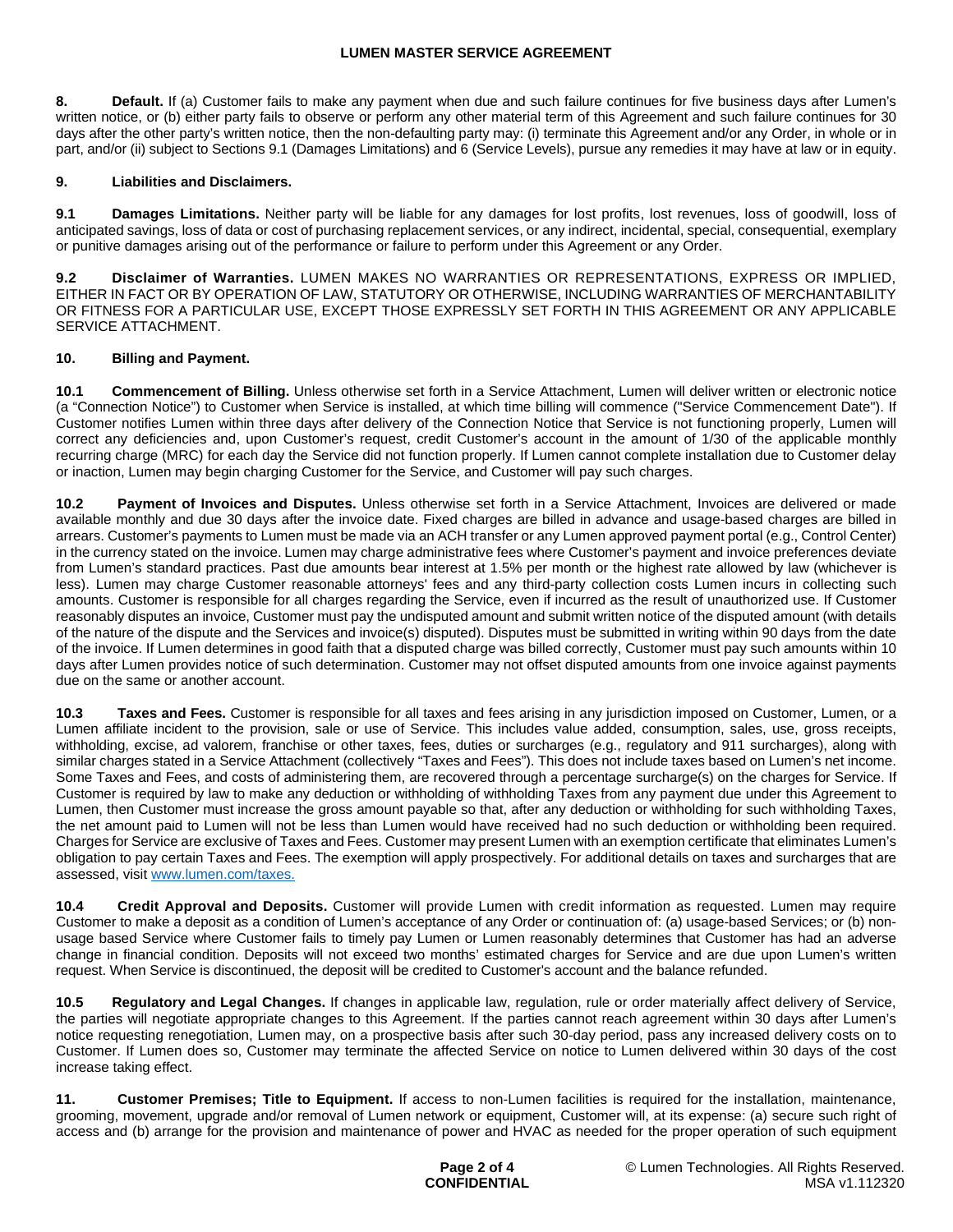and network. Title to Lumen-provided equipment (including software) remains with Lumen. Customer will not create or permit to be created any encumbrances on Lumen-provided equipment.

**12. Acceptable Use Policy and Data Protection.** Customer must comply with the Acceptable Use Policy ("AUP"), which is available at https://www.centurylink.com/aboutus/legal/acceptable-use-policy.html, for Services purchased under this Agreement. Lumen may reasonably modify this policy to ensure compliance with applicable laws and regulations and to protect Lumen's network and customers. If Customer will use the Services to process personal data subject to privacy or data protection law that requires specific terms in place with service providers, Customer is responsible for requesting such terms from Lumen.

**13. Critical 9-1-1 Circuits.** The Federal Communications Commission's 9-1-1 reliability rules mandate the identification and tagging of certain circuits or equivalent data paths that transport 9-1-1 calls and information ("9-1-1 Data") to public safety answering points. These circuits or equivalent data paths are defined as Critical 911 Circuits in 47 C.F.R. Section 12.4(a)(5). Lumen policies require tagging of any circuits or equivalent data paths used to transport 9-1-1 Data. Customer will cooperate with Lumen regarding compliance with these rules and policies and will notify Lumen of all Services Customer purchases under this Agreement utilized as Critical 911 Circuits or for 9-1-1 Data.

**14. International Services.** For Services provided outside the United States, Customer or its local affiliate may be required to enter into a separate local country addendum/agreement (as approved by local authorities) ("LCA") with the respective Lumen affiliate that provides the local Service(s). Such Lumen affiliate will invoice Customer or its local affiliate for the respective local Service(s).

# **15. General Terms.**

**15.1 Force Majeure.** Neither party will be liable, nor will any credit allowance or other remedy be extended, for any failure of performance or equipment due to causes beyond such party's reasonable control ("force majeure event").

**15.2 Assignment and Resale.** Neither party may assign its rights or obligations under this Agreement or any Service Attachment without the prior written consent of the other party, which will not be unreasonably withheld. However, either party may assign its rights and obligations under this Agreement or any Order without the consent of the other party: (1) to any subsidiary, parent, or affiliate that controls, is controlled by, or is under common control with that party; (2) pursuant to the sale or transfer of substantially all of the business or relevant assets of that party; or (3) pursuant to any financing, merger, or reorganization of that party. This Agreement and all Service Attachments will apply to any permitted transferees or assignees. Any assignee of Customer must have a financial standing and creditworthiness equal to or better than Customer's. Unless otherwise set forth in a Service Attachment, Customer may provide Service to third parties or use the Services in connection with goods or services provided by Customer to third parties ("Customer Provided Services"). Customer will indemnify, defend and hold Lumen and its affiliates harmless from any claims arising from or related to any Customer Provided Services. If Customer sells telecommunications services, Customer certifies that it has filed all required documentation and will at all times have the requisite authority with appropriate regulatory agencies respecting the same. Nothing in this Agreement confers upon any third party any right, benefit or remedy.

**15.3 Affiliates.** Lumen may use a Lumen affiliate or a third party to provide Service to Customer, but Lumen will remain responsible to Customer for Service delivery and performance. Customer's affiliates may purchase Service under this Agreement, and Customer will be jointly and severally liable for all claims and liabilities related to Service ordered by any Customer affiliate.

**15.4 Notices.** Notices will be in writing and deemed received if delivered personally, sent via facsimile, pre-paid overnight courier, electronic mail (if an e-mail address is provided below) or sent by U.S. Postal Service or First Class International Post. Unless otherwise provided for in a Service Attachment, requests for disconnection of Service (other than for default) must be submitted to Lumen via Customer's portal at <https://www.centurylink.com/business/login/> or via the following website / link: [https://www.lumen.com/help/en](https://www.lumen.com/help/en-us/disconnects.html)[us/disconnects.html and will be effective 30 days after receipt \(or such longer period set forth in a Service Attachment\). Notices for billing](https://www.lumen.com/help/en-us/disconnects.html)  inquiries/disputes or requests for Service Level credits must be submitted to Lumen via Customer's portal at <https://www.centurylink.com/business/login/>or via Email at: [billing@lumen.com](mailto:billing@lumen.com). Customer failure to follow this process and/or provide complete information may result in continued charges that will not be credited. All legal notices will be addressed to Lumen at: 931 14<sup>th</sup> Str., #900, Denver, CO 80202; Fax: 888-778-0054; Attn.: Notice Coordinator; and to any electronic or physical address of Customer as provided in the Agreement or in its absence, to Customer's address identified on the Order or as reflected in Lumen's records, Attn. General Counsel.

**15.5 Confidentiality.** Neither party will: (a) disclose any of the terms of the Agreement; or (b) disclose or use (except as expressly permitted by, or required to achieve the purposes of, the Agreement) the Confidential Information received from the other party. A party may disclose Confidential Information if required to do so by a governmental agency, by operation of law, or if necessary, in any proceeding to establish rights or obligations under the Agreement. Each party will limit disclosure and access to confidential information to those of its employees, contractors, attorneys or other representatives who reasonably require such access to accomplish the Agreement's purposes and who are subject to confidentiality obligations at least as restrictive as those contained in the Agreement. "Confidential Information" means any commercial or operational information disclosed by one party to the other in connection with the Agreement and does not include any information that: (a) is in the public domain without a breach of confidentiality; (b) is obtained from a third party without violation of any obligation of confidentiality; or (c) is independently developed by a party without reference to the Confidential Information of the other party.